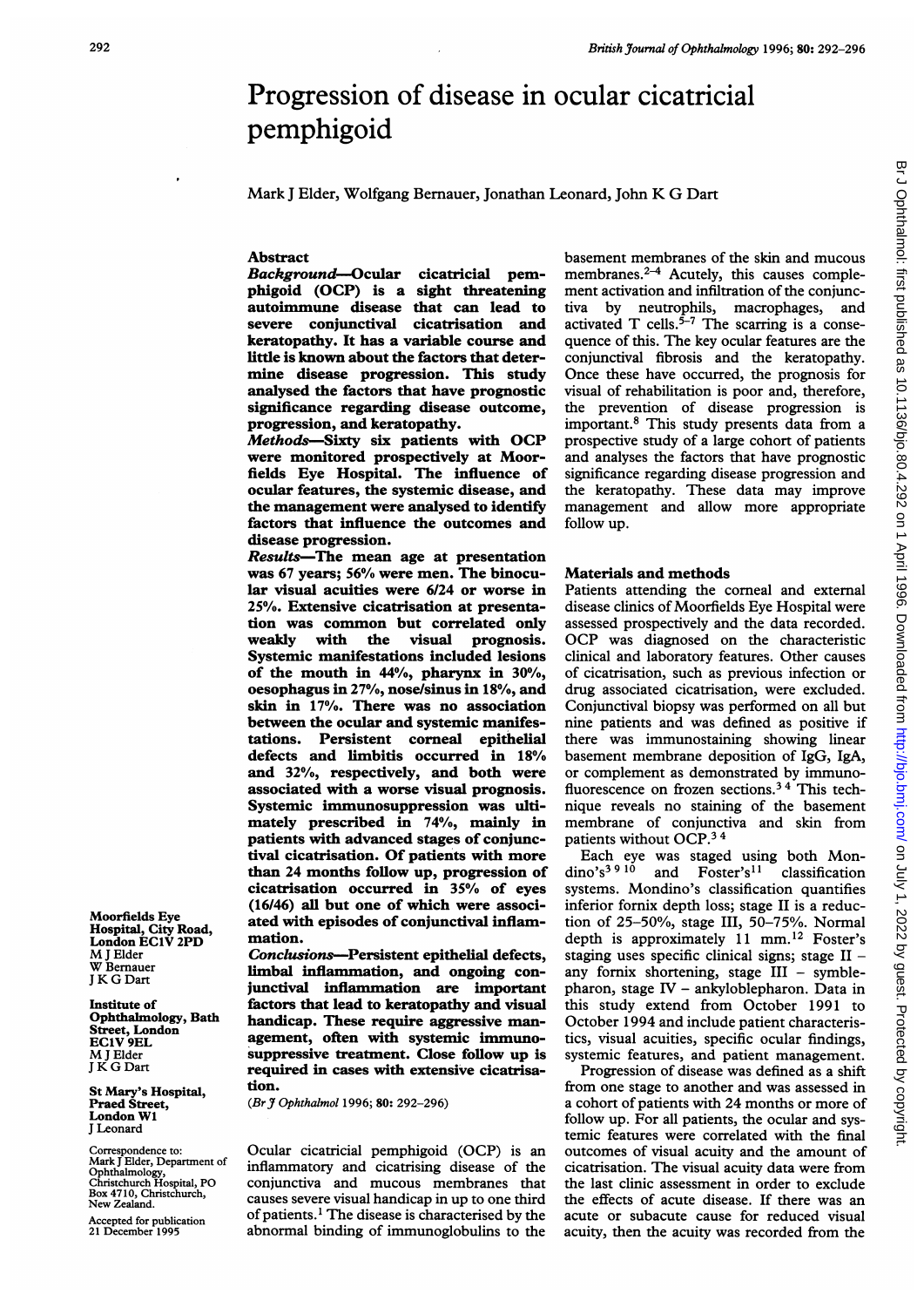

contiguous, preceding visit when the problem was not present. Visual acuity was classified into the WHO definitions of 'visual impairment' (>6/18-6/60), 'severe visual impairment' (>6/60), and 'blind' (>3/60). All  $\chi^2$ tests used Yates's correction.

Particular regard was given to any associations with corneal disease. A quantitative assessment of the degree of chronic corneal involvement was made from the visual acuity after all cases with non-corneal causes of reduced visual acuity were excluded. Specific acute or subacute corneal problems were persistent epithelial defects (PED), limbitis, and acute microbial keratitis. PED was defined as an area of cornea that was not covered by epithelium for <sup>1</sup> month or more, despite treatment. This did not include punctate epithelial keratopathy. Limbitis was defined as a raised, inflamed region involving the limbal tissues extending for one quadrant or more. To assess whether limbitis was associated with any of the specific systemic manifestations of ocular cicatricial pemphigoid, the patients were divided into those that had bilateral limbitis and those that had never had limbitis in either eye.

### **Results**

This study reports data from 132 eyes of 66 patients of whom the mean age  $(SD)$  was 67.1  $(10.9)$  years and ranged from 37-88 years. The male: female ratio was  $37:29$   $(1.3:1)$ . The age at presentation, visual acuities, and stages of disease are detailed in Figures <sup>1</sup> and 2 and Table 1. Conjunctival biopsies were obtained from 57/66 patient and were positive in 54% (31/57). The bound products were IgA 74% (33/31), IgG 42% (13/31), complement C3 52% (16/31), fibrinogen 42% (13/31), and



Figure 2 Visual acuity per eye and per patient at initial presentation.

IgM 13% (4/31). This compares with biopsies of non-lesional skin of 50%, 33%, 17%, 0%, 17% respectively from <sup>12</sup> of these patients. Thirteen patients had reduced visual acuity caused by pathology other than corneal disease; cataract  $(n=6)$ , macular degeneration  $(n=4)$ , glaucoma  $(n=2)$ , and amblyopia  $(n=1)$ . These patients were excluded in the assessment of associations with corneal disease.

For Foster's staging system, the proportion of eyes classified as stages I-IV were 2%, 33%, 61%, and 14% respectively (Table 1). Those eyes that were stage IV had a worse visual acuity than stage III for visual impairment and severe visual impairment  $(x^2, p=0.003$  and p=0 0001, 95% confidence intervals (CI),  $1·1-1·8$  and  $1·3-2·7$ ). For Mondino's staging system, the proportion of eyes classified as stages I-IV were 4%, 20%, 34%, and 42% respectively (Table 1). There was no statistical association between any stage and the visual acuity. However, there was a trend between stage IV and blindness  $(\chi^2, p=0.06, 95\%)$  $CI=0.96-3.7$ . For corneal disease solely, there were statistically significant differences between Foster's stage III and IV at both the level of visual impairment and severe visual impairment  $(\chi^2, p=0.001, p=0.0001, 95\%$ CI  $1 \cdot 1 - 2 \cdot 0$  and  $1 \cdot 3 - 3 \cdot 6$ ). For Mondino's stage III and IV, there was a trend at the level of severe visual impairment ( $\chi^2$ , p=0.052, 95%  $CI 0.97 - 4.9$ .

The ocular manifestations occurred in 100% of patients and systemic manifestations occurred in 50%. These included lesions of the mouth 44%, pharynx 30%, nose/sinus 18%, oesophagus 27%, anus 5%, vagina 5%, and skin 17%. There was no statistically significant association between the prevalence of systemic manifestations of OCP and the visual acuity of each patient ( $\chi^2$ , p>0.05), nor was there an association between the systemic manifestations and visual acuity reduced solely because of corneal disease ( $n=53$ ,  $p>0.05$ ).

Systemic immunosuppressive drugs were required in 74% of patients (49/66) at some stage of the disease. This was because of an inadequate response to topical immunosuppression and management of the ocular surface disease or because of moderate or severe inflammation.<sup>13 14</sup> Agents used included prednisolone (30%, 20/66), cyclophosphamide (17%, 11/66), azathioprine (5%, 3/66), dapsone (15%, 19/66), sulphapyridine (33%, 22/66), and sulphamethoxypyridazine (12%, 8/66). Two additional patients were on steroids other than for OCP (Crohn's disease (one) and rheumatoid arthritis (one)). The group of patients who did not require systemic immunosuppression (26%, 17/66) had <sup>a</sup> mean age (SD) of  $67·1$  (13·6) years with a range 42-88 years. The comparison of the patients that did and those that did not require systemic immunosuppression is given in Tables 2 and 3. There was no statistically significant difference between the two groups regarding their ultimate visual acuity or the prevalence of the systemic manifestations of OCP. However, 62% of those who did not require systemic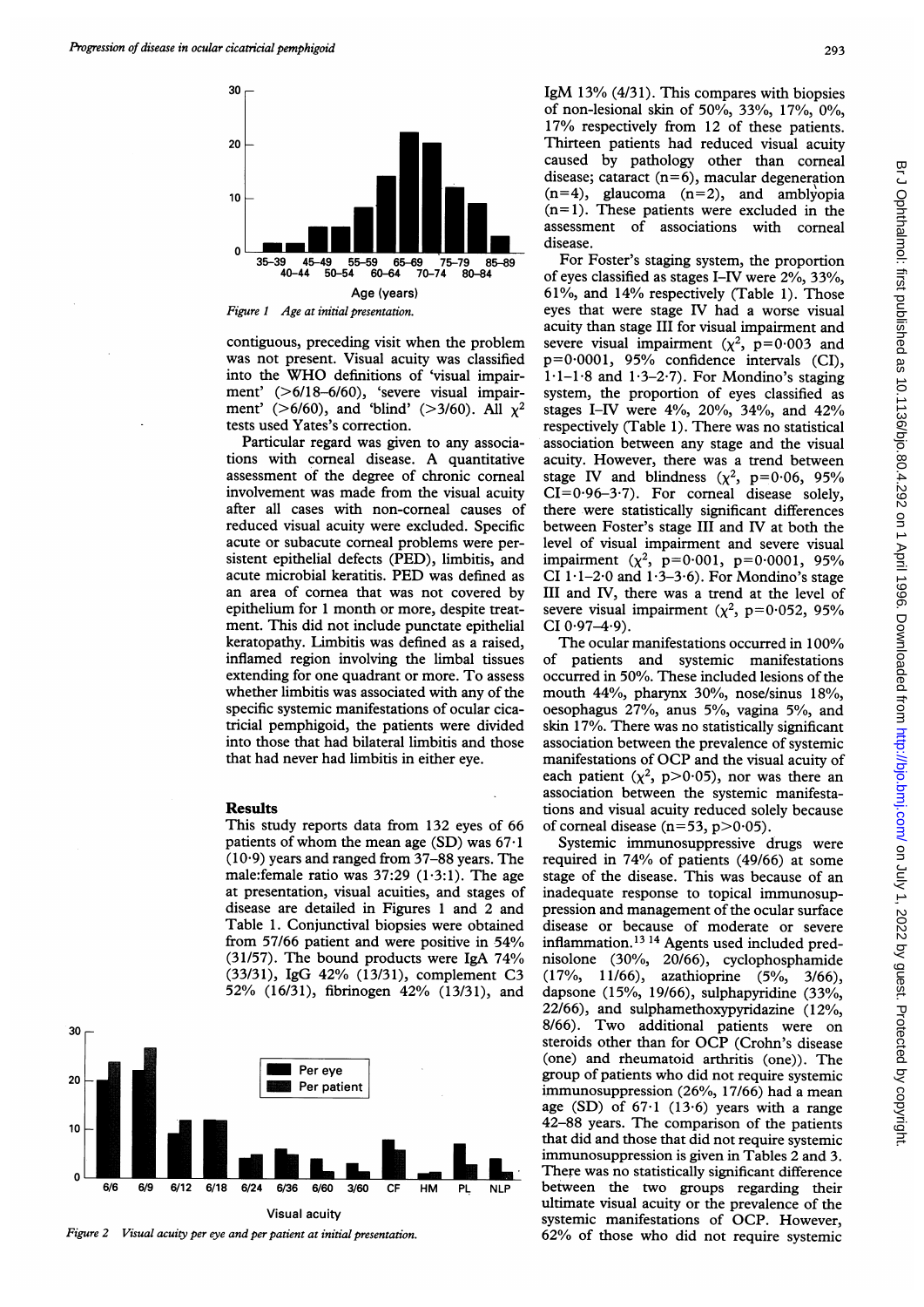Table <sup>1</sup> Ultimate visual acuity and the ocular staging (per eye)

|                  | Visual acuity |               |                |          |       |  |  |
|------------------|---------------|---------------|----------------|----------|-------|--|--|
| Staging          | $6/6 - 6/18$  | $6/24 - 6/60$ | $>6/60 - 3/60$ | >3/60    | Total |  |  |
| Foster's stages  |               |               |                |          |       |  |  |
|                  | 2(67%)        |               |                | 1(33%)   | 3     |  |  |
| п                | 23 (77%)      | 5(17%)        | 1(3%)          | 1(3%)    | 30    |  |  |
| ш                | 53 (66%)      | 13 (16%)      | 3(4%)          | 11 (14%) | 80    |  |  |
| ΙV               | 5(26%)        |               |                | 14 (74%) | 19    |  |  |
| Mondino's stages |               |               |                |          |       |  |  |
|                  | 5 (100%)      |               |                |          | 5     |  |  |
| п                | 20 (77%)      | 4 (15%)       | 1 (4%)         | (4%)     | 26    |  |  |
| Ш                | 27 (60%)      | 9(20%)        | 2(4%)          | 7(16%)   | 45    |  |  |
| ΙV               | 31 (55%)      | 5 (9%)        | (2%)           | 19 (34%) | 56    |  |  |
| Total            | 83 (63%)      | 18 (14%)      | 4 (3%)         | 27 (20%) | 132   |  |  |
|                  |               |               |                |          |       |  |  |

\*Best corrected visual acuity.

treatment were stage II or less compared with 10% of the treated group. Only 15% of the untreated group ended up as stage IV compared with 52% of the treated group. This is statistically significant  $(p>0.001)$ . Compared with patients who are stage III or IV, if a patient is stage <sup>I</sup> or II, then the relative risk of not requiring systemic immunosuppression at some stage in the disease is  $4.4 \times$  (95% CI; 2.5-7.9) and  $6.1 \times (95\% \text{ CI}; 3.2-11.5)$  for Foster's and Mondino's staging respectively.

Forty six eyes of 23 patients had follow up of 24 months or more (mean  $(SD)$ , 27  $(3.2)$ ) months, range 24-36 months). Follow up for less than 24 months was because of death  $(n=5)$ , 'too frail to attend the hospital'  $(n=4)$ , referral back to the original physician  $(n=9)$ , and follow up for less than 24 months  $(n=25)$ . Progression occurred in 35% of eyes (16/46) and in 43% of patients (10/23). Using Mondino's staging system, the number of these eyes that were stage I-IV were 1, 10, 18, and 17, respectively. Progression occurred in 7/10 stage II eyes and 9/18 stage III eyes. Using Foster's staging system, the number of eyes that were stage I-IV were 0, 3, 41, and 2, respectively. Progression occurred in 2/3 stage II eyes only. Fifteen of the 16 eyes progressed during episodes of conjunctival inflammation. This was related to corneal incision cataract surgery while not on systemic immunosuppression  $(n=1)$ , treatment with topical steroids alone  $(n=1)$ , recurrence after stopping dapsone  $(n=1)$ , still being treated with dapsone (n=9), and still being treated with cyclophosphamide (n=3). Therefore, 12/16 eyes progressed while on oral immunosuppression.

CORNEAL COMPLICATIONS OF OCP Persistent epithelial defects (PED) occurred in 12/66 patients (18%) and in 17/132 eyes

(13%) at some stage during the disease. Using Mondino's staging, four eyes were stage II, three eyes were stage III, and 10 eyes were stage IV; hence 10/17 eyes with PED had less than <sup>3</sup> mm of inferior fomix. The PED occurred in 8/12 patients and 11/17 eyes while they were on systemic immunosuppression. This included regimens such as 5-30 mg of prednisolone, dapsone, sulphapyridine, azathioprine, cyclophosphamide, and combinations of the above. One eye had <sup>a</sup> PED associated with rapidly recurrent trichiasis and 6/17 eyes had a previous episode of limbitis. There were no other predisposing factors. Only 3/17 eyes were on topical steroids at the time. The final visual outcomes of these eyes were assessed 6 months after epithelial healing  $(n=17)$ . This time was sufficient to allow visual rehabilitation but insufficient to allow disease progression to further impair the visual acuity. Only 4/17 eyes had an acuity of 6/60 or better (6/36, 6/9, 6/6, 6/6). One patient, with long standing glaucomatous optic atrophy had no perception of light after acute penetrating keratoplasty. Bacterial keratitis occurred in three eyes of three patients, with one patient having another episode in the same eye 6 months later. One eye perforated and required acute keratoplasty while all the others responded to intensive topical antibiotics.

Bilateral limbitis occurred in 16/66 (24%) patients and unilateral limbitis occurred in 5/66 (8%). This represented 37/132 (28%) of eyes. The results of the ultimate visual acuity and the occurrence of an episode of limbitis are detailed in Table 4. There is a statistically significant association between having an episode of limbitis and having a poorer final visual outcome in that eye  $(\chi^2, p > 0.001)$ . There was no statistically significant difference between the prevalence of the systemic manifestations of OCP among those patients who developed bilateral limbitis and those who did not  $(x^2, p=0.05)$ .

## **Discussion**

This study demonstrates the spectrum of disease in <sup>a</sup> population of patients with OCP and examines the natural history in a subgroup of patients with 2 or more years of follow up. The current staging systems correlate poorly with corneal disease that leads to visual loss. Table <sup>1</sup> shows that Mondino's system has a more uniform distribution of patients per stage. This would be expected as it is based on the inferior fornix depth which is a continuous variable whereas Foster's system is based on

Table 2 Ultimate visual acuity for those who did and did not receive systemic immunosuppression

| Visual acuity | No systemic<br>treatment<br>(per eye) | Systemic<br>treatment<br>(per eye) | Total | No systemic<br>treatment<br>(per patient) | Systemic<br>treatment<br>(per patient) | Total |
|---------------|---------------------------------------|------------------------------------|-------|-------------------------------------------|----------------------------------------|-------|
| $6/6*-6/18$   | 26                                    |                                    | 83    | 16                                        | 34                                     | 50    |
| $>6/18-6/60$  | 4                                     | ι4                                 | 18    | -                                         |                                        |       |
| $>6/60-3/60$  |                                       |                                    |       | -                                         |                                        |       |
| >3/60         | 4                                     | 23                                 | 27    |                                           |                                        |       |
| Total         | 34                                    | 98                                 | 132   |                                           | 49                                     | 66    |

\*Best corrected visual acuity.

CF=counting fingers; HM=hand movements; PL=perception of light; NPL=no perception of light; WHO definitions; visual impairment >6/18-6/60, severe visual impairment >6/60-3/60, blind >3/60.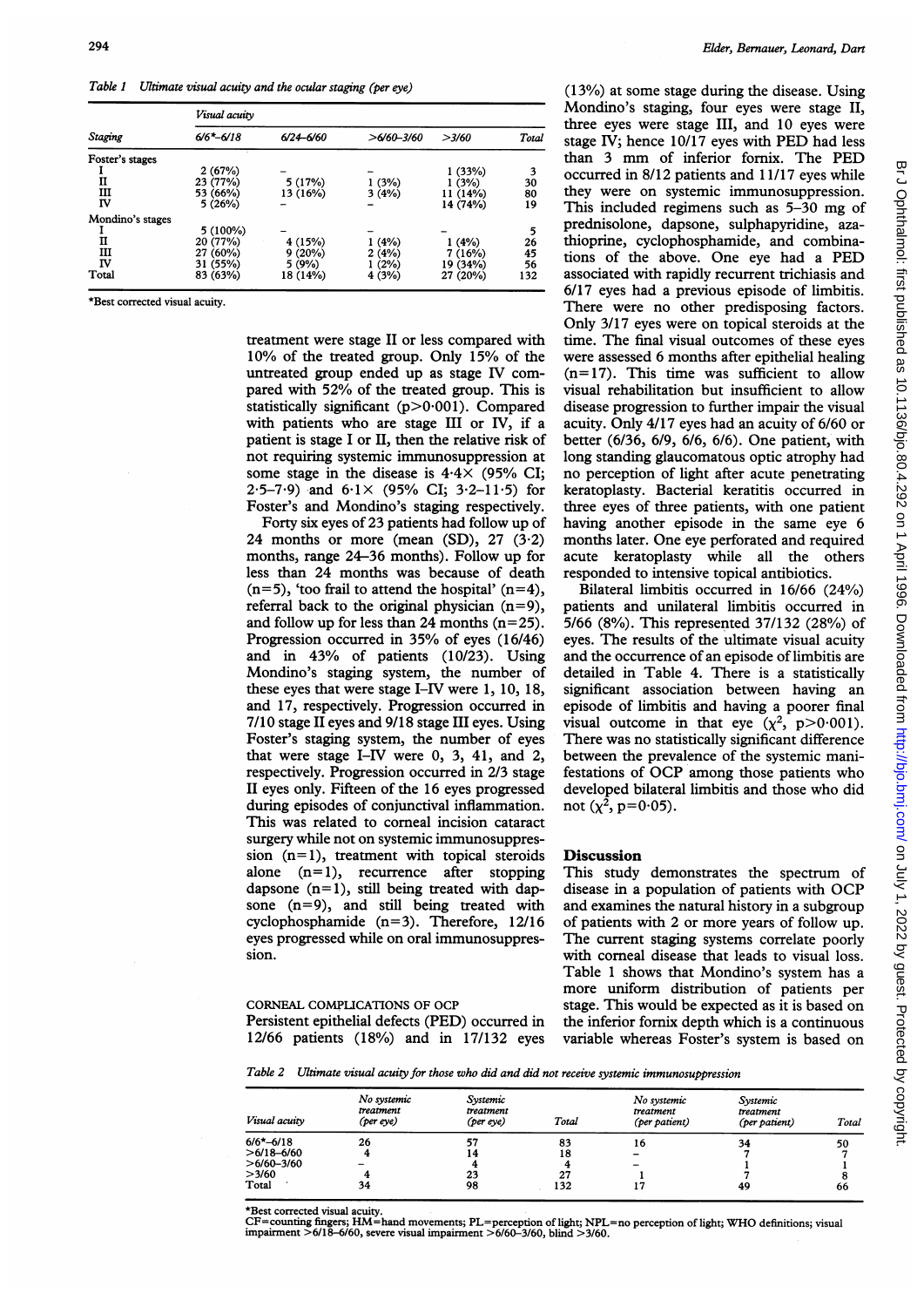Table 3 Ultimate amount of cicatrisation for those who required systemic immunosuppression compared with those that did not

| Stage                 | Foster's staging                                    |                                                         |                                                         | Mondino's staging                                   |                                                        |                                                        |
|-----------------------|-----------------------------------------------------|---------------------------------------------------------|---------------------------------------------------------|-----------------------------------------------------|--------------------------------------------------------|--------------------------------------------------------|
|                       | No systemic<br>treatment                            | Systemic<br>treatment                                   | Total                                                   | No systemic<br>treatment                            | Systemic<br>treatment                                  | Total                                                  |
| п<br>Ш<br>IV<br>Total | 2(6%)<br>18 (53%)<br>11 (32%)<br>3(9%)<br>34 (100%) | 1 (1%)<br>12 (12%)<br>69 (70%)<br>16 (17%)<br>98 (100%) | 3(2%)<br>30 (23%)<br>80 (61%)<br>19 (14%)<br>132 (100%) | 4(12%)<br>17 (50%)<br>8(23%)<br>5(15%)<br>34 (100%) | $1(1\%)$<br>9(9%)<br>37 (38%)<br>51 (52%)<br>98 (100%) | 5(4%)<br>26(20%)<br>45 (34%)<br>56 (42%)<br>132 (100%) |

signs such as symblepharon (stage III) and ankyloblepharon (stage IV). Ankyloblepharon is clearly uncommon compared with symblepharon (14% versus 61%). Of Foster's stages I-IV, the percentage of eyes with severe visual impairment or blindness per stage was 33%, 6%, 18%, and 74% and, therefore, ankyloblepharon is associated with a poorer visual acuity whereas symblepharon is not. For Mondino's stages I-IV severe visual impairment or blindness occurred in 0%, 8%, 20%, and 36% of eyes, respectively. For example, an eye with a fornix less than <sup>3</sup> mm deep has an acuity of 6/18 or better in 55%. Therefore, there is a weak trend between a shallower inferior fornix and an impaired visual acuity although this was not statistically significant. This illustrates that the visual acuity may be maintained despite marked conjunctival shrinkage.

In addition there is no correlation between systemic manifestations of pemphigoid and visual loss. The reason for this is unclear and invites speculation. OCP is <sup>a</sup> basement membrane disease affecting both mucous membrane and skin. However, the corneal disease is unrelated to the various non-ocular manifestations and only weakly related to conjunctival cicatrisation. This may be due to antigenic differences between the tissues, or the corneal pathophysiology may be relatively independent of the immune driven basement membrane disease.

The development of limbitis is a poor prognostic sign of visual loss secondary to corneal disease. This has not been previously reported and can lead to visual loss secondary to comeal epithelial dysplasia. Therefore, limbitis demands aggressive therapy and this typically requires cyclophosphamide and high doses of prednisolone rather than sulphapyridine or dapsone.<sup>13</sup> Limbitis was not associated with any of the systemic manifestations of OCP. This is consistent with the lack of correlation between the systemic manifestations of OCP and the visual acuity and it would appear that limbitis is an isolated ocular phenomenon.

Persistent epithelial defects were common (13%) and were a major risk factor for poor visual acuity and ocular morbidity. It was particularly associated with very shallow fomices -

Table 4 Limbitis and the resulting visual acuity (per eye)

| Visual acuity    | <b>Bilateral limbitis</b> | No limbitis  |  |
|------------------|---------------------------|--------------|--|
| Better than 6/18 | 15/37 (41%)               | 71/95 (74%)  |  |
| $>6/18 - 6/60$   | 6/37(16%)                 | 12/95 (13%)  |  |
| Worse than 6/60  | 16/37 (43%)*              | 12/95 (13%)  |  |
| Total            | 37/37 (100%)              | 95/95 (100%) |  |

\*Statistically significant,  $p < 0.001$ .

59% had less than <sup>3</sup> mm of inferior fomix. Seventy six per cent of eyes ultimately had a visual acuity of less than 6/60 and 12% perforated acutely, despite most of these patients being on systemic immunosuppressive drugs. Microbial keratitis occurred in 3% of eyes with perforation occurring in  $0.8\%$ . In another series, Ormerod et al<sup>15</sup> reported a 10% prevalence of keratitis for which the risk factors were trichiasis (52%), topical steroid use (27%), therapeutic contact lenses (18%), 'inadvertent surgical management' (18%), and lagophthalmos (12%); the major complications included perforation (4/33, 12%), endophthalmitis (2/33, 6%), and reinfection (5/33, 15%). The incidence of keratitis is significantly higher in this series ( $p=0.03$ ,  $\chi^2$  with Yates's correction) although the patient profile and severity of disease is similar. There is no adequate explanation for these differences.

Overall, 26% of patients with OCP did not require systemic immunosuppression. This subgroup was similar to the treated group with respect to age, duration of follow up, ultimate visual acuities, and the systemic manifestations of OCP. Therefore, these criteria cannot be used to predict whether a patient may require immunosuppression at some stage of the disease. However, there were large differences in the amount of cicatrisation between the groups. For example, 62% of the group who never required immunosuppression were Mondino's stage <sup>I</sup> or II compared with only 10% of the treated group (Table 3). Similarly, for Foster's staging, 87% of the treated group had symblepharon (stage III) compared with 41% of the untreated subgroup. These data are clinically useful. Patients who present with symblepharon are ultimately more likely to need systemic immunosuppression (87% versus  $41\%, 2.1 \times$ , as are patients who present with lower fornices less than 5-5 mm deep (90% versus 38%,  $2.3 \times$ ). These groups probably have more rapidly progressive disease and a worse prognosis which accounts for their relatively advanced conjunctival shrinkage at presentation. Patients without symblepharon may have such slowly progressive disease that there will be no significant morbidity in their lifetime and, therefore, no justifying risks associated with current immunosuppressive regimens, both topical and systemic.

Using Mondino's staging system, 70% of stage II eyes and 50% of stage III eyes progressed  $(n=7 \text{ and } 9)$ . Foster's staging system was not helpful in detecting progression; only 2/46 eyes changed stages. For untreated patients, Mondino has reported similar progression in stage <sup>I</sup> 40-50%, stage II 62-75%,